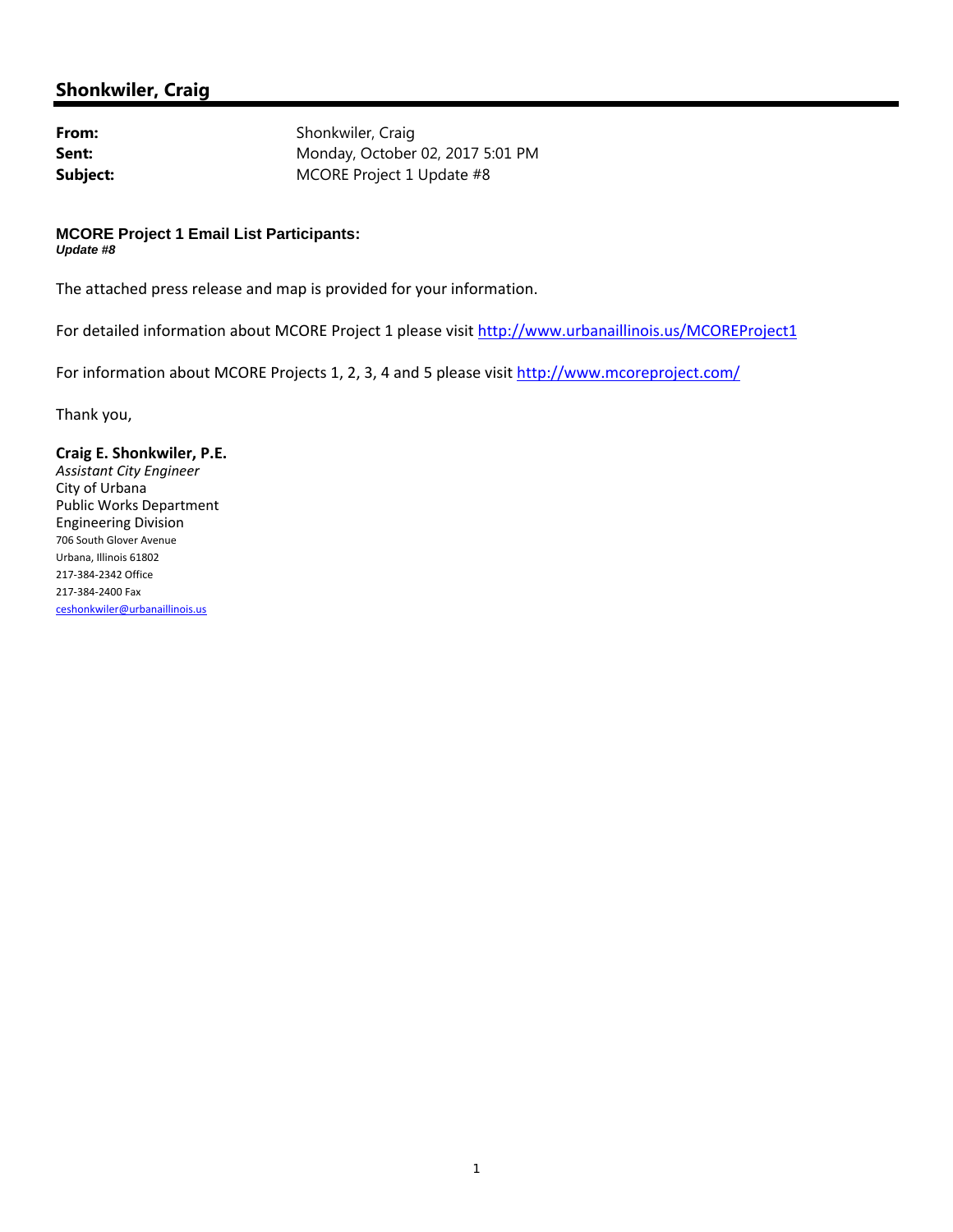

 **URBANA PUBLIC WORKS DEPARTMENT 706 South Glover Avenue Urbana, Illinois 61802** 



| DATE:                 | <b>October 2, 2017</b>                                                                                          |
|-----------------------|-----------------------------------------------------------------------------------------------------------------|
| <b>DEVELOPED BY:</b>  | Mr. Craig E. Shonkwiler, Assistant City Engineer                                                                |
| <b>AUTHORIZED BY:</b> | Mr. William R. Gray, Public Works Director                                                                      |
| RE:                   | <b>MCORE</b> Project 1<br><b>Temporary Road Closure - Green Street from Goodwin Avenue to Lincoln</b><br>Avenue |

**Green Street from Goodwin Avenue to Lincoln Avenue will be closed to through traffic starting 7:00 a.m., Tuesday, October 3, 2017, to 5:00 p.m. Friday, October 6, 2017, to allow for the repair of a steam tunnel. Eastbound and westbound Green Street traffic will use a marked detour route via Springfield Avenue. Northbound and southbound traffic will be maintained at all times at the Mathews Avenue, Goodwin Avenue, and Lincoln Avenue intersections with Green Street.** 

**Pedestrian and bicycle traffic will be routed into the street within an area protected from the active work zone. Access to Gregory Street and the parking lots east of Loomis Laboratory of Physics will be available from Lincoln Avenue via Green Street.** 

**We appreciate the patience and cooperation of the public during construction of this project.** 

**Further information about this project can be found on the City website at http://www.urbanaillinois.us/MCOREProject1** 

**For additional information, please contact Mr. William Gray at 217-384-2342 or wrgray@urbanaillinois.us.**